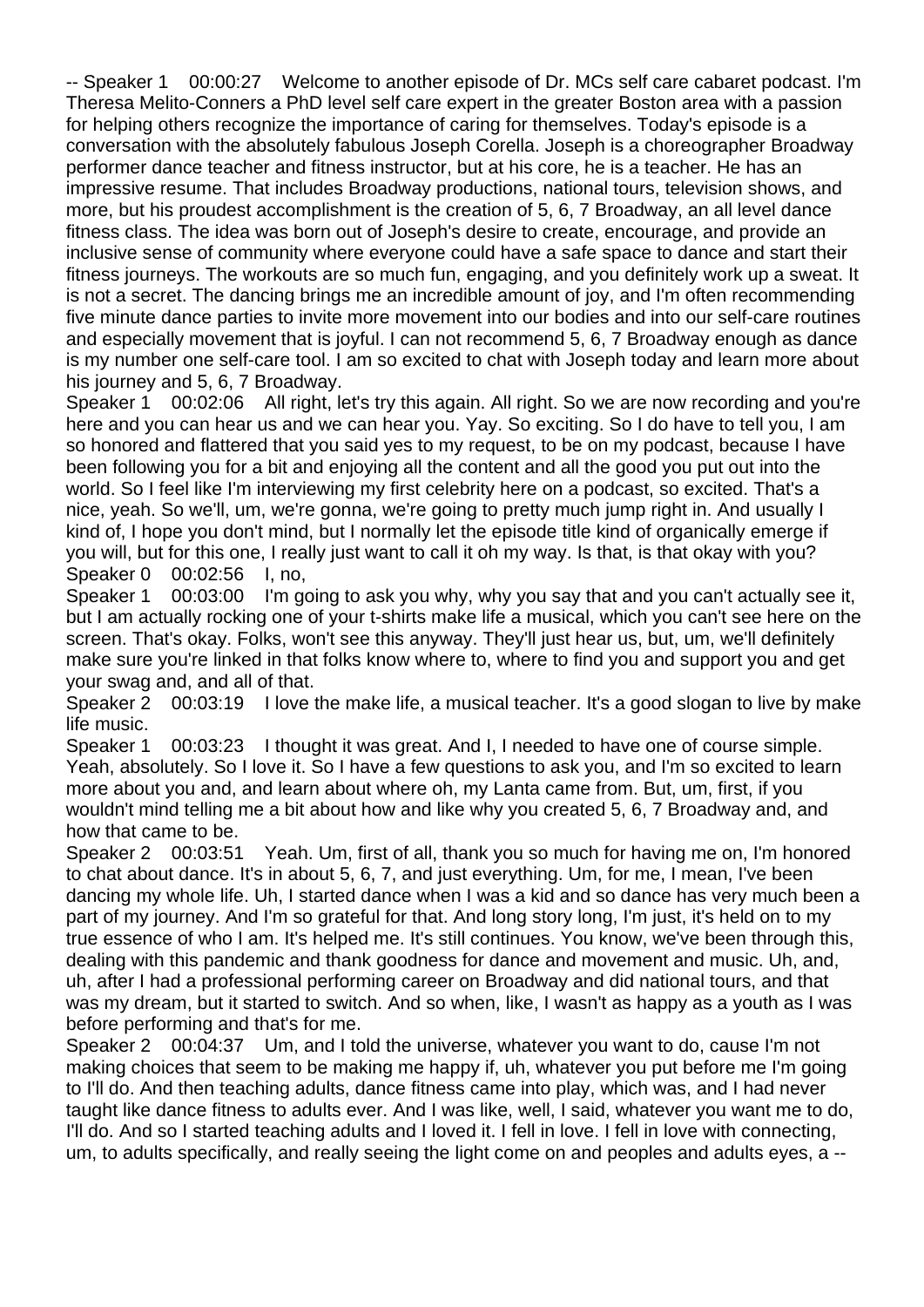-- ll different ages. Um, and so that's really where I sparked the creation of 5, 6, 7 Broadway, and combining my love of Broadway. I'm a musical theater nerd all the way and combining musical theater and dance fitness together. And that's where that kind of started. And then slowly but surely, uh, it started fall. It started finding its tribe. Uh, it's cast, shall we say, we're going to say Speaker 1 00:05:32 Cast.

Speaker 2 00:05:34 So it started to, and you know, I really devoted myself to it. It, my heart was telling me that this is what I was meant to do. And I stopped performing. I choreographed professionally, but I stopped really stopped performing and I would perform every so often, but I knew I needed to devote my time into showing up every week for this community. And here we are years later, uh, and I've created a workout video, have a YouTube channel as well, where I put out a free content there. Um, and then I also do live stream classes and it's been, it is it's really been quite a journey that I never imagined. I never imagined that this is what I would be doing. Uh, and I'm so grateful for it because it's really helped me grow as a, as a, as a human in this world.

Speaker 1 00:06:19 Absolutely. And I love that. How, like sometimes the art and the journey just unfolds and you were willing to follow that. And what you said about dance resonates with me so much. I grew up dancing dance is my passion, um, a huge part of my life and a huge source of joy for me. And when I tried to pursue it actually professionally, I was little pockets of success here and there. Um, it took the joy out of it and that audition process and that it just wasn't. I was like, this is like a sacred thing to me. And this whole world is like ruining it. That was actually like a, uh, like I wanted to protect dance for myself. And like, I was like, I cannot pursue this as a, as a full-time passion, but it's still like decades later from those early dance classes at three years old till still now, like it's still, what will always bring me joy.

Speaker 2 00:07:20 Yeah, absolutely. And I know that's the, yeah, Dancing, the world, the reality of the industry can be, uh, it's not, it's not easy at all. And there's a lot of, as we have seen, there's a lot of changes that need to be made as well. But overall your heart, I'm a firm believer that our hearts guide us to where we should go. And that's like, even when it getting to teaching for me, my heart was like, okay, it's time it, this is you've, you've done what you, what you should have done. And now it's time for the next chapter. And that's why I always use, I really encourage people, uh, to use dance as a way to connect to yourself, which ultimately connects you to life. Uh, and it allows you to, um, do what's the right choices for your life, whatever that might be.

Speaker 1 00:08:01 Yeah, that's awesome. I love it. And I'm, I'm personally very grateful that you started 5, 6, 7 Broadway because the videos, especially during the pandemic, the pandemic, and that was when I kind of first discovered you with the early on and I had purchased your, um, DVD workout and then saw all your YouTube videos. And I think it was really just the algorithm on Facebook doing what it's supposed to do and showing me ads and whatnot or people that I should see. And you were one of them. And, um, it definitely was a bright spot, um, throughout COVID and as well, you know, when you started doing the live stream classes through New York, uh, Broadway dance center, those were fantastic. I did a few of your, your early ones and you put out so much content and I just thank you for that. Cause it's, it's awesome. And I know you're helping a lot more people than just me, but for purely selfish reasons. I'm grateful. Speaker 2 00:08:53 Well, thank you. That means a lot to me cause, uh, yeah, it's been quite a journey. So it, and with the dealing with the pandemic and everything, hearing stuff like this fills my heart. Cause it's, it hasn't been easy and I'm grateful. It's helping. Yeah.

Speaker 1 00:09:04 And so we know we talked a little bit about, you know, the dance world and the fitness world. These are not always, um, body positive, inclusive spaces, uh, not by a long shot. And I know that that is something you really strive to create, and it's evident in the, in what you put out and, you know, the dancers that you use as your backup dancers in yo --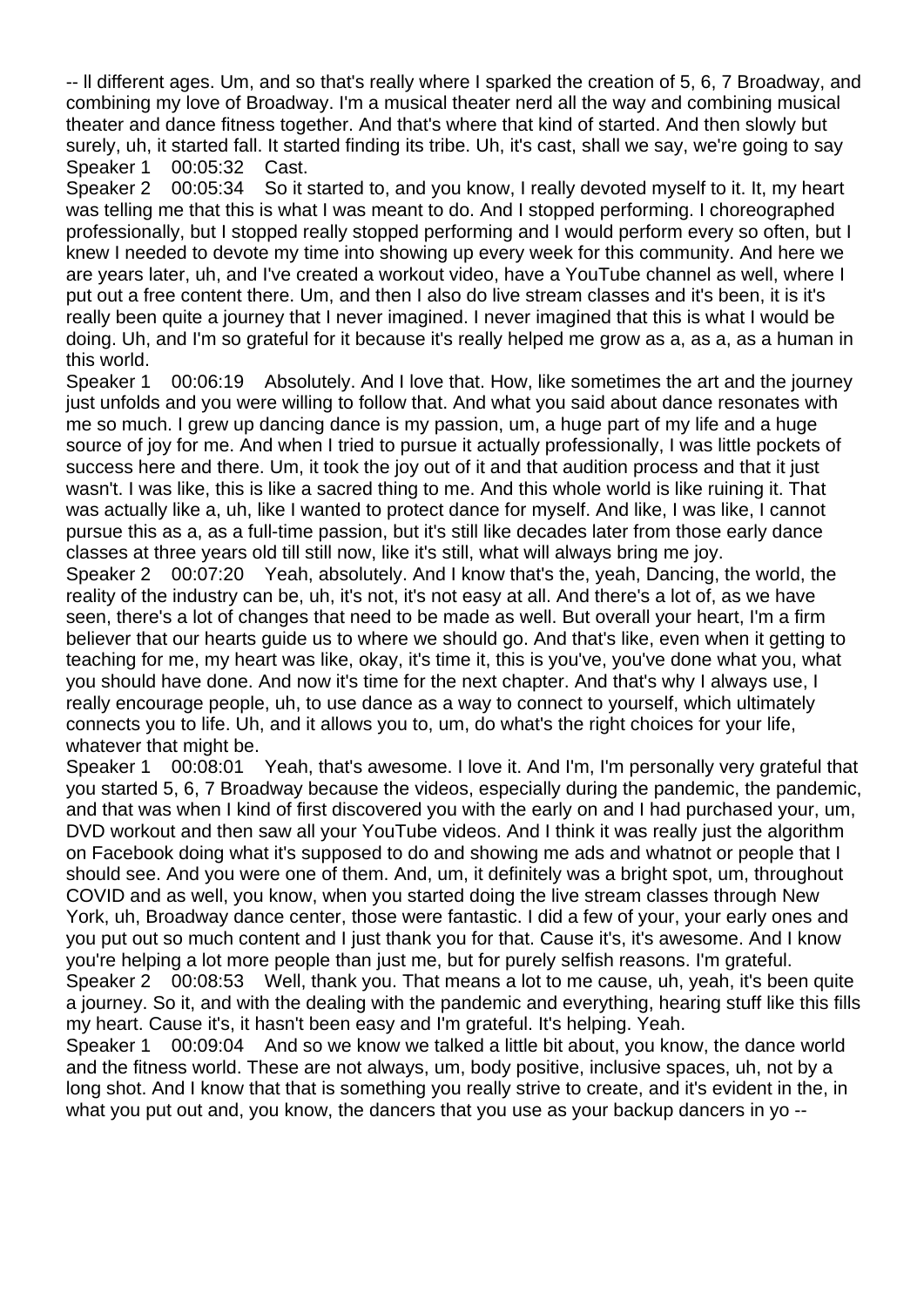-- ur fitness videos and whatnot. And I love that. I noticed that right away and felt like this was a safe space and that this was a person that, you know, I could take class from and, and feel, uh, celebrated for my abilities, whatever they may be. And, um, so how do you, how do you help ensure that your classes are like that? And what does that mean for you?

Speaker 2 00:09:46 Um, you know, it's, as you said it, so I know I'll speak from like my perspective from the United States. Uh, and I love seeing how fitness is around the world, by the way, and how everybody does. But especially within the United States, you see a lot of like, yeah, it's not necessarily body, body positive, it's getting better. Um, and I know for me being Mexican, Mexican American, and not seeing a lot of when, uh, growing up, not seeing a lot of people that look like me, maybe an entertainment, um, not a lot of. And so it, I I'm, uh, I'm a firm believer that it is good as a positive thing to show all the beautiful humans in this world. And I know, uh, it shouldn't be mind blowing, but

Speaker 1 00:10:26 It is mind blowing though to some, but you're onto something. I think Joseph

Speaker 2 00:10:31 And, you know, I, and I love like Richard Simmons, Richard Simmons is a, is a big, uh, role model of mine. And he really was good at, uh, showing everybody for who they are showing the beauty that in it's unfortunate that you deal with the fitness industry, that's like lose 20 pounds in two weeks or like, you know, it's like, you must, you want to look like this. And it's like, great. You just told me that I'm not, I'm not good enough.

Speaker 1 00:10:55 Which is like, all of it is like a lie.

Speaker 2 00:10:58 Yeah. It's like just a money thing and that's, but it mentally what it does to us, you know, and I'm for sure. Uh, I, I know how that feels. And that's why when creating the workout video and the 5, 6, 7 Broadway community, really just as I was teaching, it just developed into what it wanted to become all different types of people, different ages, different body types, different, all different types of beautiful humans. And it just evolved into that. It wasn't like, like, Hey, this is what I never actually even said it on social media. It wasn't like you can come one, come all. It was just like a class that's for everyone. And it really found its its team. And that's why the people in the workout video, those are all my students, uh, that have been taking with me for, for years. And Richard Simmons did that too.

Speaker 2 00:11:41 And, uh, you know, it's showing the people that I, and I did, I don't, I don't want to say this out loud to, you know, it does spark, I didn't, I, the workout video is a show. Don't tell, like I don't go get on and go and look at all these different types of people and Leanna, like, I'm just like, here we are. And you know, like in showing that, and I'm really grateful that you see that. Um, but I have gotten some, some messages and some negative reviews about, uh, the people in the workout video and, and I've, you know, it's, and I'm like, well, at least it's sparking, it's sparking something in you. And, um, I am, uh, I'm glad it is, but it for sure, uh, you know, it's been, it's been a journey and I don't, I know how it feels for me to be feeling left out or to feel not a part of.

Speaker 2 00:12:27 And, um, and I'm so grateful that the work of video, what a journey, let me tell you what a journey it was to create that and put that, get that on its feet on its stance. And I'm so glad I did it before the pandemic, but I'm so happy for the message that it's putting out into the world beyond, like we're dancing. Like there, there is there, you know, there is things of showing all different types of people. Uh, and it's, it's, I've gotten some really beautiful messages. I have, I have a wall over here that shows I have like letters that I've gotten, and it's just always a good reminder of, you know, what, why I do what I do. And I'm so, so grateful. So thank you for, for what you said too. Cause it does, it helps me sometimes when I'm like, where am I going? What's going on? So thank you. Thank you.

Speaker 1 00:13:12 It's excellent. And I think that, you know, for me, uh, living in a larger body, I've abused my body with exercise from time to time to try to fit those societal ideals of how my body is supposed to be. And really even what a dancer --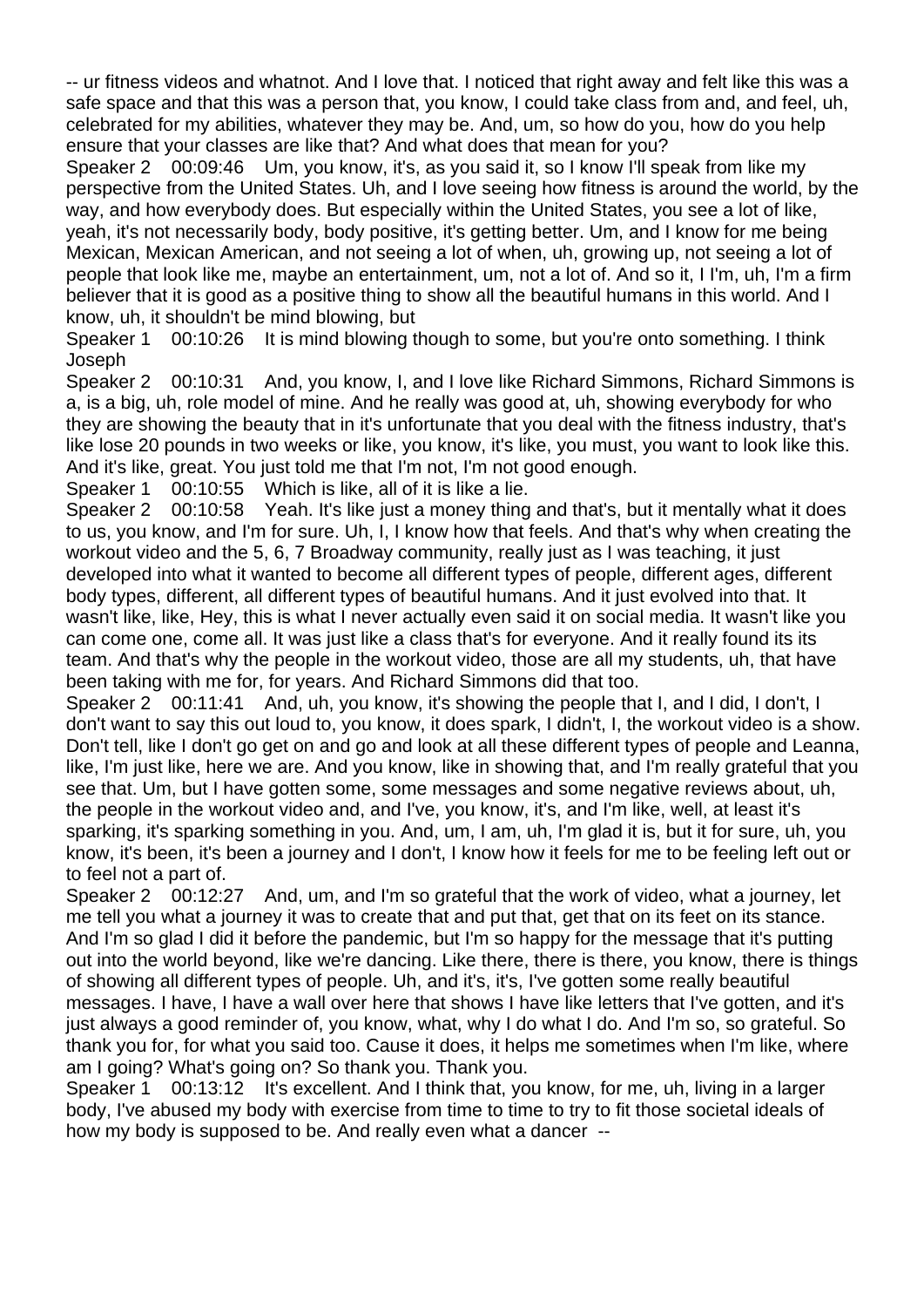-- looks like. Like that's a whole nother thing we can get into. But, um, so for me, I don't know, it just, it caught my attention when I saw and in a good way, I was like, oh my God, like, this is awesome. Like, here's his, first of all, he's his Broadway performer who could very easily Perpich, can you continue to perpetuate stereotypes of like what a dancer is and what it means to be fit and whatever, but you weren't. And it was immediately a welcoming environment and that's hard to portray on a screen too. Cause I was only seeing you with your YouTube videos or your, your content, um, in the, on the DVD, but also like as a self-care expert.

Speaker 1 00:14:05 And I'm always telling people like you have to move your body. Like you have try yoga. Well, it's really hard for somebody to be willing to step into that when these environments are like, no, you have to look like this. You know, you have to look a certain way or you don't belong. So I'm a big, like every body can do yoga. Every body can dance. Like, and it, yeah, you might, you may start small. Like you may only be able to do part of it or whatever you modify, but that's okay. You're still having fun and moving.

Speaker 2 00:14:38 Yeah. Dances, dances. Well, fitness is for everyone, not just the elite or what, you know, like dances for it, but being in Los Angeles, specifically starting the class and like the fitness Mecca of the world, like, you know, there is, there's somebody you go to, you know, some there's like you got to work out before you go work out. But the thing is, is that started. That's when my heart, I followed my heart, my heart was like, do this class and let it, let it go where it should go. And it was really beautiful to see because it opened doors. Um, there's a studio I was teaching at anyways prior called the edge performing arts center in Hollywood. And I grew up taking the professional dance studio, but, uh, it was so amazing when class went there when 5, 6, 7 Broadway, we went there in person.

Speaker 2 00:15:22 Uh, just so beautiful because here is a professional dance studio where you have like all these professional dancers and then you have my class and everybody loved it. And it was just so, and it is the beauty and the essence of dance. And then even, uh, when 5, 6, 7 Broadway went, Kim Herjavec from dancing with the stars, went up opening, a place called, uh, the bod in Beverly Hills, which was Richard Simmons studio. She took over his studio and then going there. And that was a big moment of being like, oh my gosh, this is where Richard Simmons taught. And this is where all that beauty. So there's just been a really amazing milestones throughout this time, but it is dance. It's still my mission as you know, dance is for everyone. And I work very hard to create an environment that is inclusive so that everybody does feel safe because it can no one ever no ever.

Speaker 2 00:16:08 I always tell my students, like you never know what it takes for someone to a, to get into class, to even in virtually, even to click, you know, to cook play well, you don't know what, what it took for someone just to do that. And we really have to support one another and help each other. Cause we're, we're, we're taking care of ourselves and that shouldn't be a, you know, there's a natural, fun, competitive competitiveness. Don't get me wrong. But at the same, like we shouldn't be like, you can't work out exactly. Like you don't fit what Speaker 1 00:16:37 Well, and I even try, I've done a couple of reels. Certainly they haven't gone viral, like your dance competition, intro reels, which by the way, I think are hysterical. So if anybody listening to this has ever dabbled at all in the dance competition world, I think you'll find some of Joseph and his husband's videos. Absolutely hilarious. Um, it may not resonate with everyone who maybe hasn't experienced that. Um, but they definitely resonate with me. Um, cause I definitely have, um, you know, memories of those, uh, dance competitions for better or worse. But, um, yeah, , we can do a whole separate podcast episode on that, but I've done like little reels, like just being like get up like dance with me, like let's just do a little step touch. Well, let's do, let me teach you a box square, like sunlight, jazz square, like something just so simple just to get people up and into their bodies and grounded and moving and feeling good, like movement. It's my nu --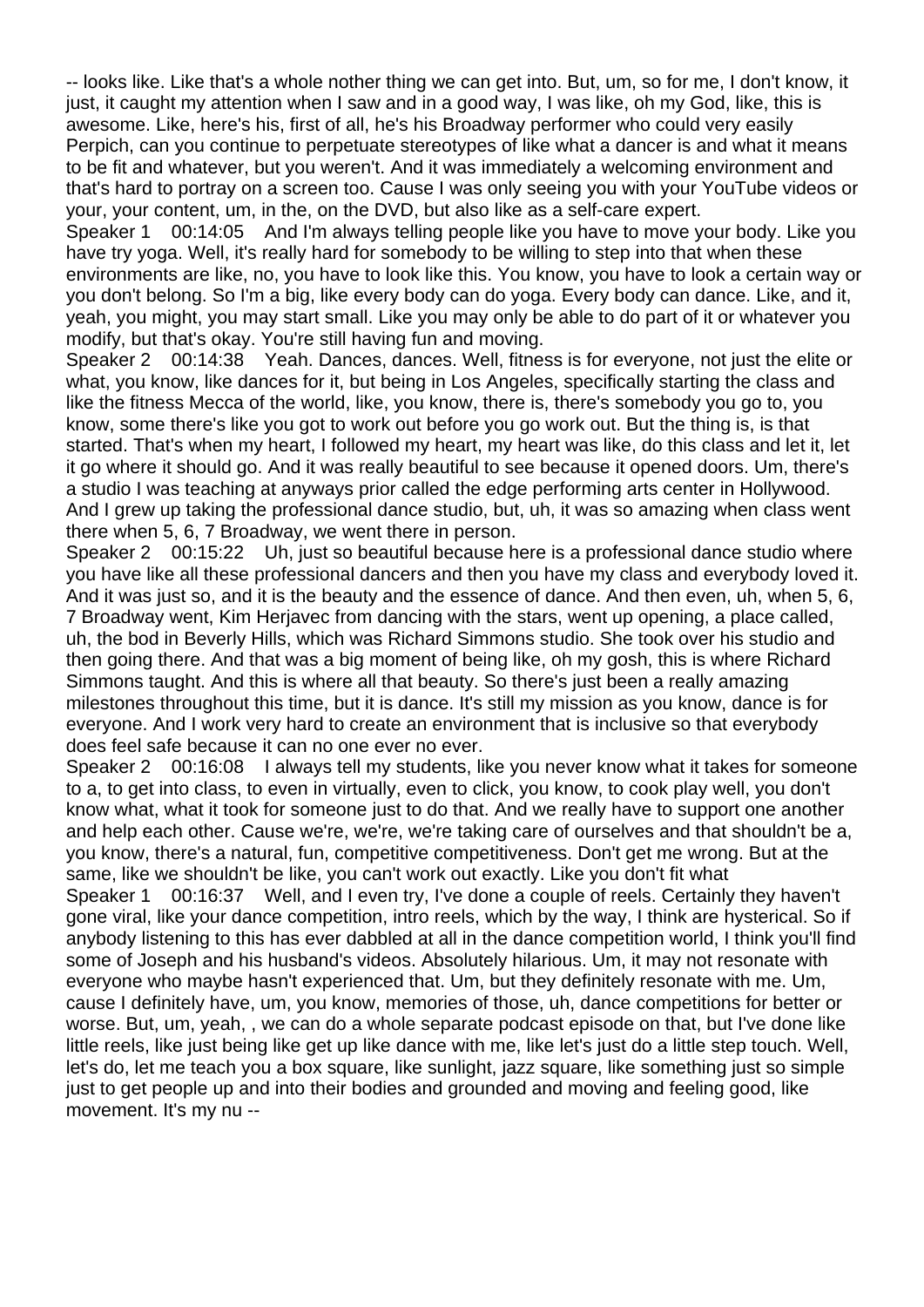-- mber one thing. Like I'm having a stress out day at work. I'll just throw my headphones to my favorite, whatever song I'm vibing on Broadway or Lizzo or whatever it happens to be. And just like rock out by myself for five dancing. And then it's like, okay, now I can go have this difficult meeting with this family. And like, I'm better prepared for it. So it's like, it's my brain break. It's my joy, it's everything. So, um, and I think people need to find ways to do more of that.

Speaker 2 00:18:05 Yeah, I think, um, and overall I feel like the arts, there's something very in for me and there's something for everyone. And I think, I know for me, the arts have been so helpful in helping me find myself and to helping me continue, like during this pandemic, like you said, like put on that music whenever you're like, and if you need to prepare for something to put on that music some way somehow, and I had many, a dance parties in my kitchen listening, put an air pods on while I'm trying just to allow myself to have a healthy refuel. And uh, cause you know, it's it, life is the, I'm passionate about what I do because I know how it feels. I'm glad I was introduced to dance at a young age, but I do know how it feels when it's those dark moments. And you know, when, if you feel like you don't want to get up or when you're scared, whatever it is, I know for me, it has helped me push through all those things. And you know, again, even recently during the pandemic, I had a lot of anxiety, uh, I'm grateful for the 5, 6, 7 community that has helped me, helped me get up and move. Um, and we moved together and that's so important. I, I think my mission is to get the whole world singing and dancing because yeah, I think the world will be a much happier place with angry.

Speaker 1 00:19:18 How do we make this happen? that would be amazing. So you've touched upon a couple of ways that you like to practice self care with movement, and then you talking about your 5, 6, 7 community that starts to get into the relationship domain of self care and how we surround ourselves with like-minded people. I think we could even make an argument that's part of maybe your spiritual domain of self-care and feeling inspired by that and seeing your greater purpose in the world. But I'm wondering if there's anything else or what else you do to practice self care?

Speaker 2 00:19:50 Yeah. So with self care, I mean I love breath, work, breath work has been super helpful. It's something that I was introduced a couple of years ago with the workout video. And, uh, I was so stressed and wound up actually, you know, going to this class randomly and breath work was the thing that has helped me a lot. So I highly recommend breath work. Uh, but I also have been trying to do meditation more. It isn't easy for me as a dancer and as someone that loves to move around to I've had to the yin and yang, I've had to learn to try to really sit and breathe. And, uh, but I do use music. I use music a lot to help myself calm meditation music and classical music, uh, to really help me center myself and calm myself down. Um, and virtual classes have been great for me for stuff like that because there's a lot of it now. Speaker 1 00:20:43 Yeah. And it's really given us. I always tell people in my classes, when I'm teaching about self care, I'll say, you know, there's so many options online. You don't have to make a fool out of yourself in a, in a public space. You can do it right in the comfort of your own home. And, um, I that's usually around the time when I say if you're a Broadway girl like me, definitely check out 5, 6, 7 Broadway. That usually those, usually I say those things in the same, the same, a few minutes, but um, yeah. No, it's, it's excellent. So do you have any tips for someone maybe looking to start? Um, maybe they're curious about checking out 5, 6, 7 Broadway, but there may be a little afraid to try. Do you have any tips or hints? Speaker 2 00:21:26 Yeah, I mean, I mean for sure with anything and you've kind of already touched on it where it's just like, I think the luckily with virtual, I do virtual classes now and I, I love virtual classes myself beyond teaching 5, 6, 7 Broadway, but just so you know, virtual classes are so great, uh, because they allow you to do it from the comfort of your home and you can also make modifications, whatever it is. And, uh, we'll, you're dancing with people from all around the worl --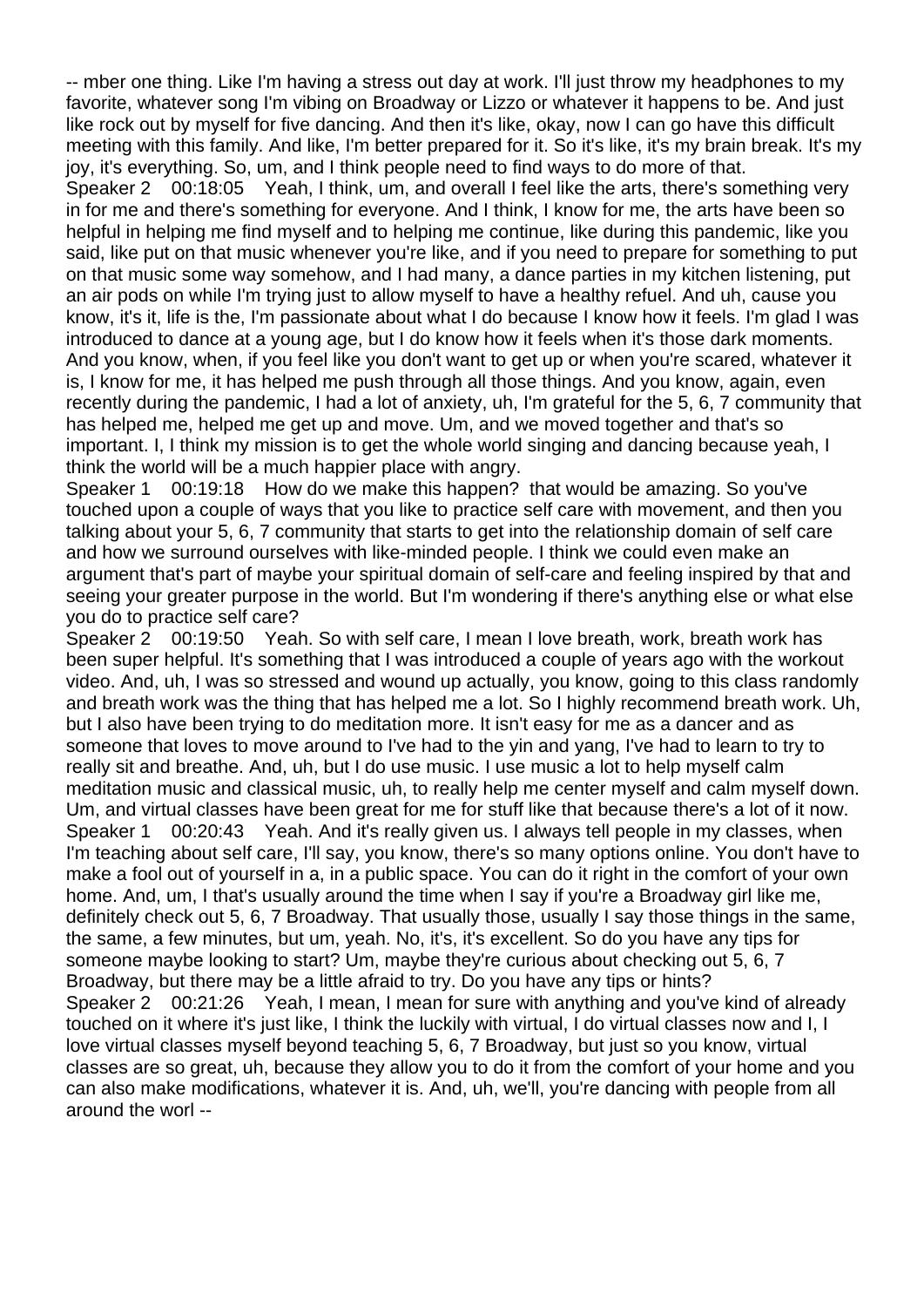-- d. So there's that. And in real time, which I actually really appreciate myself with other virtual classes, uh, having that connection like that. Uh, but also too, I have YouTube stuff. And so I highly recommend giving that a try with an in the workout video as well, but like I, with anything I always would recommend giving it a try, try it a couple times, see how you feel, allow yourself. And even if it's maybe as much as I want you to do 5, 6, 7 Broadway, maybe it as a stepping stone to something else for you. Uh, but I, I do believe in giving something to try and then going from there, but I, I, for sure, uh, can't recommend 5, 6, 7 Broadway enough to come and to dance and to let go and really, uh, just have a good time and sweat. It's so good to sweat. I call it glitter. Sweat is glitter.

Speaker 1 00:22:35 Absolutely. And I know, you know, I will say in your videos cause I've watched several of them. Um, you do give modifications. So like you may be jumping around doing jumping jacks or whatever, but you'll always show kind of, you know, a modification that folks can do if that what's being demonstrated is too intense or they want to build themselves up to that. Or they're just not feeling that movement that day. Like there's definitely, you can take it down a notch as well.

Speaker 2 00:23:00 Yes, absolutely. And you know, that's why even I recommend the workout video because the workout video shows the class and giving that a try. And then if you're like, I love this. I really want to do more for come take a livestream class with me. I do them every Saturday, uh, most of the time, but you can find all the information at 5, 6, 7 broadway.com and that has everything there. And you know, I just want to say like, whoever's listening that dance is truly so powerful. And I know for me, it has helped me in my life so much and fight. And my, the creating 5, 6, 7 Broadway, it really is a place for everyone. And like we said, with modifications, I really worked to create, uh, an inclusive environment, uh, and make sure that, you know, and it does a dance, a discipline, but that it is something that you can come have fun learn. And it, I know for me, it has helped me in my, in my everyday life. And it has helped me to sit here and chat with you right now.

Speaker 1 00:23:56 I love it. All right. So tell me the story of how oh, my Lanta came to be, Speaker 2 00:24:05 So, oh my Lanta, first of all, I'm a nineties, I'm a nineties kid. So I loved, um, uh, I loved full house. So growing up full house, it's actually from full house Speaker 1 00:24:17 And I didn't realize

Speaker 2 00:24:20 It either. So I actually did not know it until, and I was doing, I was doing an interview years ago, uh, for a new segment for 5, 6, 7 Broadway. And it was live and in the moment, and it was super early in the morning and I'm not going to pretend that I have like the most, uh, cleanliest like, come out here and there. And I knew, and I was on the news. I wanted there's the newscaster was being so fun and crazy. And they, you know, it was being outrageous and for, for, for entertainment purposes. But I was like, I wanted to say a curse word. And instead I was like, oh, cause I was like, do not curse, do not curse. And then it stuck. So anytime I want to say, say something else. I say, oh my Atlanta, and now I can't now I can't help it. But my husband was the one that was pointed out to me. Cause I didn't realize in the moment he was like, you realize that's from, you know, full house. And I was like, what? And I was, I thought I had like the word he's like, no, that's from full house. So I was like, there you go. Speaker 1 00:25:21 Oh my God, it was in the subconscious somewhere. And you just managed to retrieve it and didn't even realize it. Oh, I love it. It's it's hysterical. Speaker 2 00:25:28 I, I, yeah, that interview was hilarious. Cause she was, she was doing some crazy something crazy. And I didn't know what to say except, oh my Lanta.

Speaker 1 00:25:37 It was really funny. And I hope, I hope my husband doesn't mind my sharing this, but we, I was listening to your videos and doing one of your dance videos upstairs. This is early pandemic and I had the music blasts or whatever, so he could hear it in other parts of the house. And um, like I, I heard, had heard you say, oh my land or whatever. And I thought it was really funny, but I really like whatever --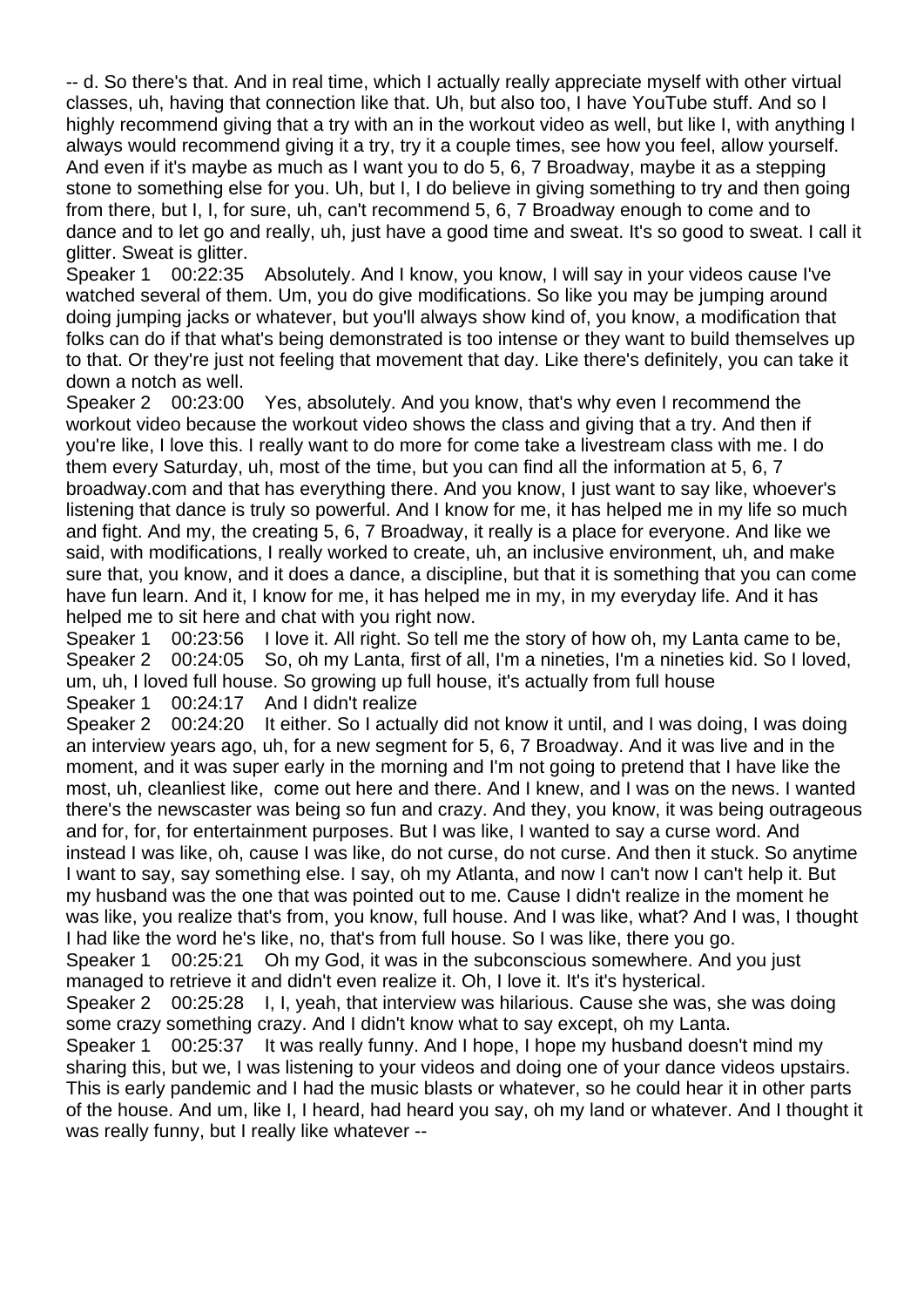-- . I just, I didn't realize Jeff could overhear everything also my husband. And so one day like some like, you know, at a different time, he turns around and was like, oh my Lanta. And I was like, oh my God, you could hear Joseph. Yup. I could. I'm like, I love it.

Speaker 2 00:26:13 I say it all the time, all the time. I can't, I mean, it's a years that I've been saying it now.

Speaker 1 00:26:17 It's very cute. And like I said, I was out in public recently and uh, someone I heard someone else that was like in my group said it, and this is like somebody I really hadn't, um, spend a lot of time with in social situations, a friend of a friend sort of thing. And she said, oh my Lanta. And I was like, are you a 5, 6, 7 Broadway fan? Like how did you? And she was like, she was, she is, I was so excited. So like, I feel like, yeah, maybe it started in full house, but I dunno, I think, I think it's yours as far as I'm concerned. Oh my God. I thought it was amazing. So, um, I do want to make sure that folks know where to find, you did say 5, 6, 7 broadway.com, but you're also on social media. So what are the best ways and places we can find you?

Speaker 2 00:27:03 Yeah. So if you go on YouTube 5, 6, 7 Broadway, the Instagram is 5, 6, 7 Broadway, I think. Yeah. Tik TOK should be Tik. TOK is, has nothing to do with 5, 6, 7 Broadway, really? But you'll like, uh, you'll find some crazy dance competition entrances, uh, on there. But yeah, and everything, if overall all the social media handles and anything with the workout video live stream classes, everything can be found at 5, 6, 7 broadway.com. And if you have any questions, there's a contact button as well on the website and click that. And I'm happy to answer any questions that you might have. Um, but it will all be at 5, 6, 7 broadway.com. Speaker 1 00:27:41 Excellent. Well, thank you so much, Joseph, for joining me here today on the Dr. MC self care cabaret podcast, it was an honor to chat with you and learn more. And I can't wait till the next opportunity where I can dance with you. Hopefully, hopefully someday in having

Speaker 2 00:27:57 I know, yes, we're going to put it out there. It is going to happen. It's going to happen.

Speaker 1 00:28:07 Oh my God. It was so much fun to chat with Joseph. I tried to keep my fan girling to a minimum, but I think you could tell how excited I was. Anyway. I love that he created 5, 6, 7 Broadway and devoted his energy and love of dance to others in this way. And his statement about how your heart will lead you in life really resonated with me. We tend to overthink and lead too much with our brains. Try leading with your heart, see how it feels and see where it takes. You get in touch with how you really want to feel and what you really want out of life. What excites you? What lights you up? What energizes you do more of that? The 5, 6, 7 Broadway classes are really so much fun. Be sure to check them out and maybe I'll see you in class sometime and do not underestimate the power of a five minute dance party. Speaker 1 00:28:54 Get up and get moving. Thanks for listening to this episode, we're thrilled to be back with season two. Remember to subscribe and rate this podcast on your preferred player. The ratings help us grow and share the message of self-care. If you have comments, suggestions, or questions, please reach out directly by emailing podcast at Dr. MC self care.com that's D R M C self care.com and come join the cast party at Dr. MCs self care cabaret on Facebook and Instagram at Dr. MC self care that's D R M C self-care or on my website, Dr. MC self care.com. Be sure to like subscribe and love me across all my social media platforms for the most up-to-date information on self care. Thanks. Do well and be good.

Hey friends, enjoy this little bonus audio clip of Joseph and I chatting about his Tik TOK videos and dance competitions and troubleshooting some of our audio issues we were having at the beginning. Enjoy

Speaker 2 00:32:06 Was it your, I think was that Speaker 1 00:32:08 Froze around naps and I have to Speaker 2 00:32:11 Cut because it gave me hope. It gave me a host. So I was like, oh, it was like, you are the host. Now I was like, I was like, you are the host. I was like, oh man, am I? No Joe trust. I'm the one that was like, listen, it might in there you go Speaker 1 00:32:29 Just flash and say my, our internet con --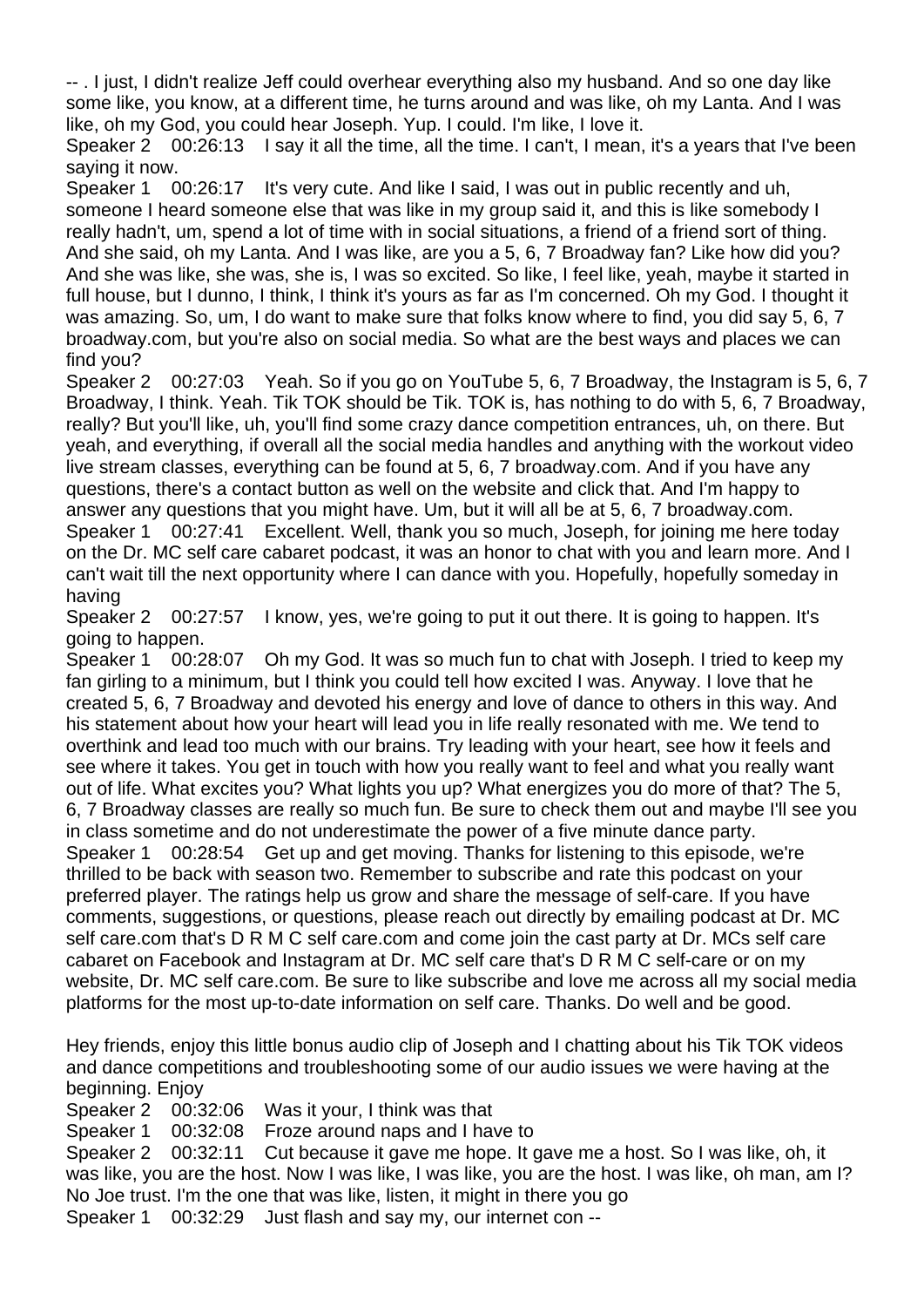-- nection is unstable. He's going to go check the, now it's saying recording in progress. Yeah. Okay. We're going to go. This has never happened. I feel bad. I don't know what's going on. We're not having any recordings to watch your language. We're not having any storms or anything outside. I don't know what's going on. Like I don't look outside. We're in Oz. It's like, oh,

Speaker 2 00:32:54 I love that. I love that. I love that. He said

Speaker 1 00:32:59 I just ignored him, but yeah, we'll behave. We do have this as a clean broadcast, so we don't want to Wilde.

Speaker 2 00:33:09 I love it. I love it. I love it. Well, it seems to be working now. Okay. Okay. Do you want me to go back to that?

Speaker 1 00:33:18 Can we hold just a minute until he comes back upstairs? Yeah. Oh, for sure. Everything's okay. On, on his end.

Speaker 2 00:33:27 I know I'll be a little, all the details of this. This happened to me for me the other day that I wound up just on my end froze. And I was like, oh my gosh. Cause it's been the storms here have been crazy. So yeah, we had like a big bomb site.

Speaker 1 00:33:44 Nice thing, whatever the hell that

Speaker 2 00:33:48 I know exactly. So it messed it. There was lots of wind and it was messing with the internet.

Speaker 1 00:33:54 But yeah, we've been having, I don't even know a nor'easter or whatever we've had. Bombsite clones to actually our two of our cars got totaled a couple of years ago in a bomb, psych launder in the winter, we flooded the area flooded and our cars got submerged in water. It was a good time. Um, yeah. So I didn't realize California's like, you're catching up. What's

Speaker 2 00:34:17 Your audio. Okay. Yeah, kind of it's it freezes for a moment and then it catches, it will like catch up. So I won't hear anything. And then it will kind of go, okay. Just so you know, coast. I'm just going to get out of the subsume. We've got full bars. I don't know what's going

Speaker 1 00:34:36 On. What's going on

Speaker 2 00:34:37 Either. There's like 18,000 trucks outside.

Speaker 1 00:34:40 Yeah. Usually when we start recording that like signals all the lawn mowers in the neighborhood to like start up. It's like, oh my God, you guys are killing me. All right. So we're back. So we're going to have him continue from taking naps. So you're telling me about your self care routine. Okay. I'm putting my camera back on. We'll see if we can so I can see you to say goodbye. I think we got through it. I think that works. Turning the cameras off. It didn't seem to have any trouble at one point it flashed your internet is unstable. I'm like, don't you do it? Don't you do it?

Speaker 2 00:35:30 Yeah. There, there was, there was moments of pause and then it would catch up. Like, I would hear you, but it would like be fast forward. So was like, but I would get there. And I was like, okay, good.

Speaker 1 00:35:39 It was like, it was coming through. Okay. So I'm my producer. Oh, is your local audio. You sound great. Oh, thanks. All right. Um, good. Excellent. So again, thank you so much. This won't actually air for a little bit, but when it does, I'll be sure to tag you and, and promote it and everything. I'll probably throw a post up. Um, you know, right now, whatever. Maybe I can show off my shirt or actually, do you mind if I, if I take a picture of us on the screen, What do print screen, hold on. I'm going to make my husband do.

Speaker 2 00:36:15 It sounds like my husband and hard hitting conversations With jazz hands.

Speaker 1 00:36:24 I don't know. I know that work. Oh, he's got it. Oh my God. That is so much fun. Did you save it? Did you get it? Oh yeah. Save to clipboard. Oh my God. All right. That's going on Instagram like that.

Speaker 2 00:36:37 That's I love it. You guys, you guys are awesome. It does. This is my husband and I like, he's the one that's always like, wait, you got to set it up like this. And I'm like, okay. He's technology. Like, he's the one that helped me for my,

Speaker 1 00:36:49 I mean, he seems like he's a lot of fun also. I, it kills me the blanche and that, um, oh my God.

Speaker 2 00:36:55 Oh my gosh. I was trying

Speaker 1 00:36:57 To, my, my husband doesn't necessarily understand the, the, um, the, the trauma of the competition world. So like, I watch them and I'm dying and l --